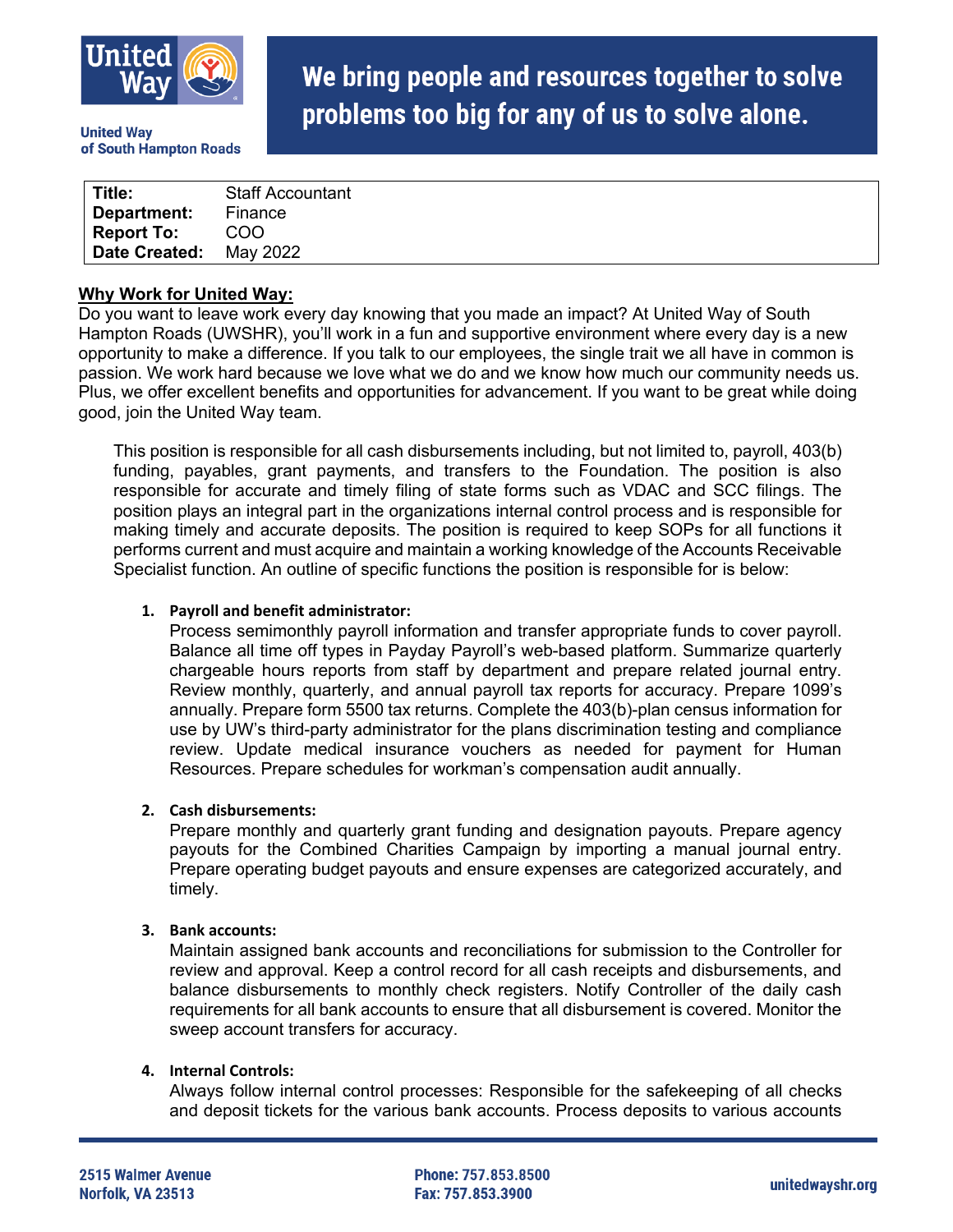

# We bring people and resources together to solve problems too big for any of us to solve alone.

including physical deposits, credit card payments and ACH receipts and record in the general ledger. Enter report envelope information into CRM and log into excel. Remove payments from the UW and CCC report envelopes and balance to the report envelope, prepare deposit, and run proofing reports. Audit Journal posting for all local campaigns.

## **5. Accounting:**

Prepare monthly journal entries for cash receipts, cash disbursements, and general ledger. Retrieve Pay Pal reports for workplace giving and post/record appropriately. Retrieve Pay Pal credit card detail, enter in the general ledger and give AR specialist for entry into CRM system. Process credit card payments received from donors and record appropriately. Reconcile assigned general ledger accounts to supporting documentation.

### **6. Compliance:**

File the annual VDACS renewal application for UWSHR and its affiliates. Send proportionate share of fund-raising costs letters to certified agencies annually. File SCC filings annually for UWSHR and its affiliates.

### **7. Other items:**

Assist Controller and COO on special projects as necessary. Assist in the independent auditor's examination of the financial records by providing them with requested documentation and responding to inquires on a timely basis. Assist the Controller with preparation of audit schedules as requested. Respond to audit confirmations received for other entities. Respond to inquires regarding payments for allocations, designations, and vendor remittance.

#### **QUALIFICATIONS:**

- Associate degree in accounting, Bachelor preferred
- Minimum of 5 years' experience in accounting with at least 2 of those years in not-for-profit accounting, or auditing preferred
- Supervisory experience preferred
- Demonstrated history of success working within a team environment as well as volunteer engagement experience
- Proficient with Microsoft excel and word
- Experience using cloud-based storage and cloud-based collaboration platforms (i.e., SharePoint)
- Experience with Not-For-Profit accounting software; Blackbaud experience preferred
- Efficiency, accuracy, and timeliness are all needed for the incumbent to be successful. Strong communication skills are essential, and an ability to work both independently, and within a team structure. Successful incumbent will have a strong desire to learn the operations of the United Way, and a willingness to continue developing professionally with defined goals annually. Lastly, incumbent is expected to deliver excellent customer service both externally, and internally; this is embodied in the organizations culture. Ability to prioritize is a necessity when the organization needs to respond at a moment's notice during community crises.